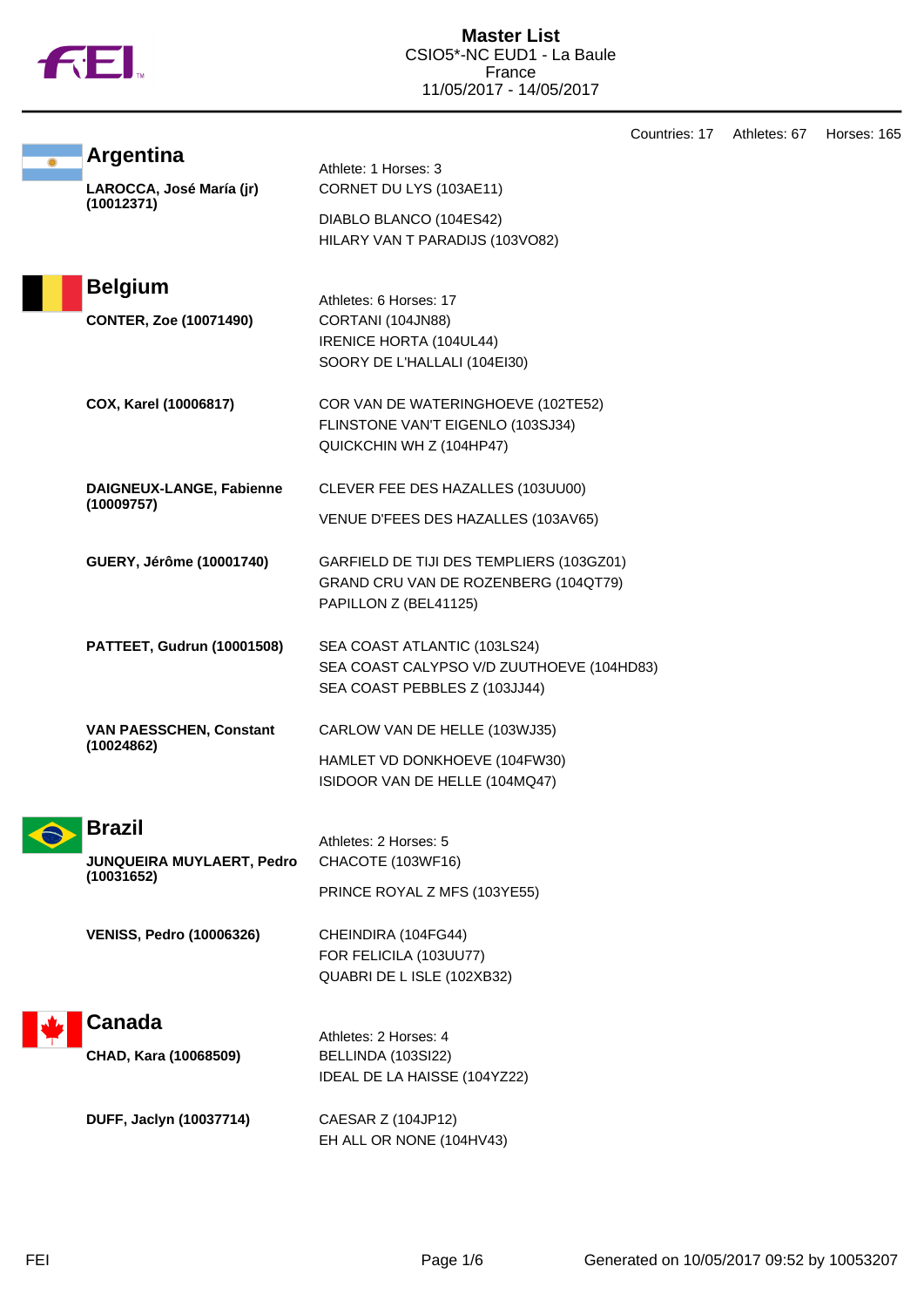

| Colombia                                                   | Athlete: 1 Horses: 2                                                                         |
|------------------------------------------------------------|----------------------------------------------------------------------------------------------|
| LOPEZ, Rene (10000484)                                     | CON DIOS III (SUI41128)<br>TWIG DU VEILLON (103ZY85)                                         |
| <b>France</b>                                              | Athletes: 17 Horses: 41                                                                      |
| ANGOT, Cedric (10000936)                                   | SAXO DE LA COUR (103UF41)<br>VIRTUOSE D'EOLE (104XM61)                                       |
| <b>BILLOT, Mathieu (10006547)</b>                          | <b>ILENA S (104FV89)</b><br>RADJA DES FONTAINES (103PC52)<br>SAPHIR DES CHAYOTTES (103LT58)  |
| <b>BOISSET, Harold (10030381)</b>                          | QUOLITA Z (103LJ92)<br>T'OBETTY DU DOMAINE (103LJ91)                                         |
| BOST, Roger Yves (10002670)                                | SANGRIA DU COTY (103TM85)<br>SUNSHINE DU PHARE (104ED55)                                     |
| <b>BRIAND CHEVALIER, Bernard</b><br>(10046136)             | QADILLAC DU HEUP (102XR26)                                                                   |
|                                                            | T'ES OK MINOTAIS (104KT86)                                                                   |
| CHERONNET, Aldrick (10000604)                              | CISKA VAN PAEMEL Z (102XD13)<br>TANAEL DES BONNES (104BL13)                                  |
| DELAVEAU, Patrice (10002477)                               | AQUILA HDC (103QR76)<br>URCOS DE KERGLENN HDC (104KO62)                                      |
| DELESTRE, Simon (10002790)                                 | CHADINO (103JL71)<br>QLASSIC BOIS MARGOT (102ZZ81)                                           |
| DESEUZES, Nicolas (10002378)                               | QUILANE DE LEZEAUX (103PO24)<br>TOPAZE LATOUR (104AI83)<br>ULLOA DU TREFLE (104OX58)         |
| EPAILLARD, Julien (10001850)                               | SAFARI D AUGE (103VQ92)<br>SHERIFF DE LA NUTRIA LM (103ZJ12)<br>TOUPIE DE LA ROQUE (103VO27) |
| HECART, Adeline (10057028)                                 | PASHA DU GUE (102SL86)<br>QUESTION D'ORVAL (103AU64)                                         |
| <b>HECART, Marie (10002164)</b>                            | CENWOOD DELLE LAME (103ZW27)<br>IRCO VAN KLAPSCHEUT (104VA99)                                |
| LEPREVOST, Penelope (10016473) FLORA DE MARIPOSA (103IR58) | NICE STEPHANIE (102WN98)<br>URANO DE CARTIGNY (104WX82)                                      |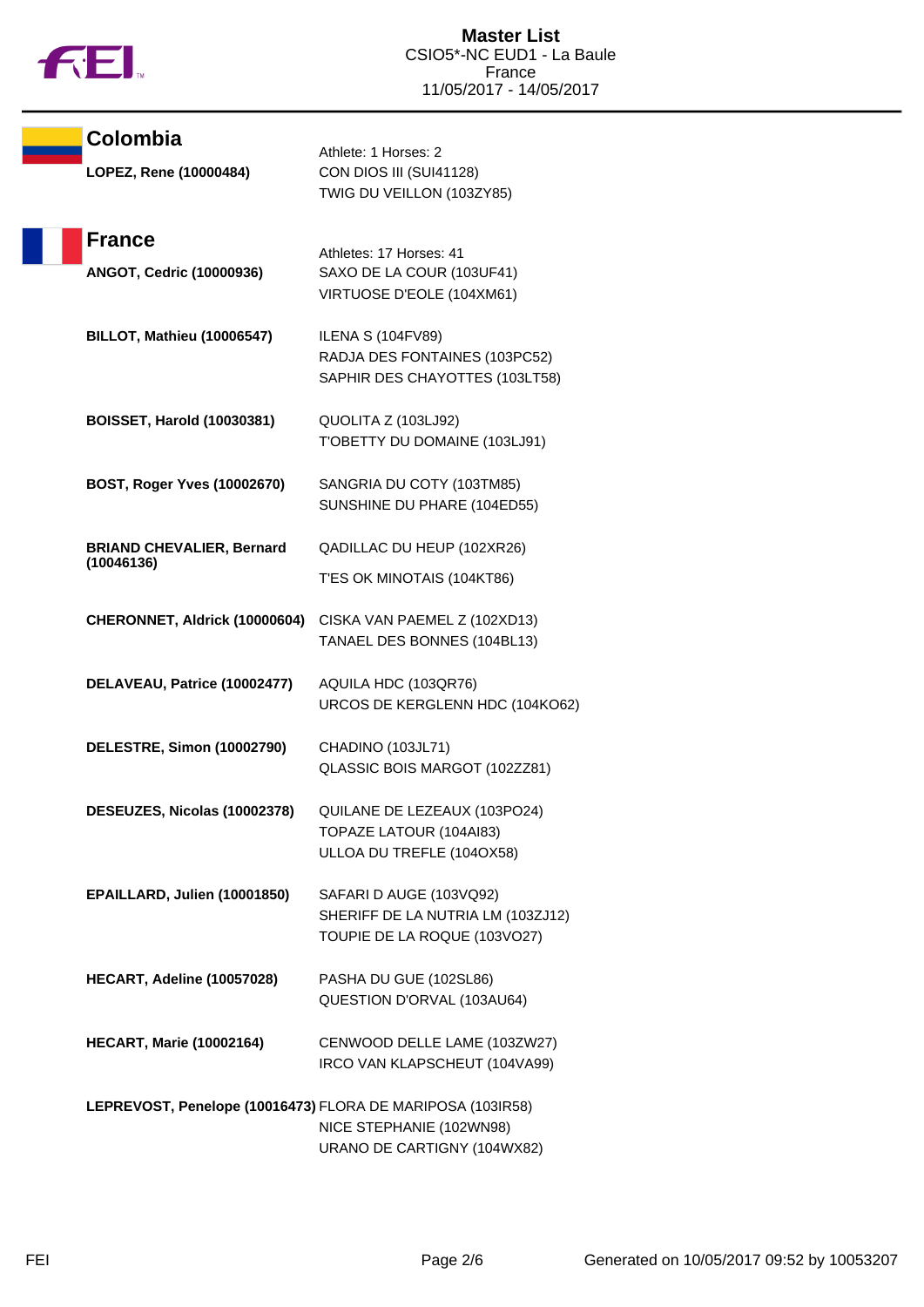| <b>FEI</b>                                                     | <b>Master List</b><br>CSIO5*-NC EUD1 - La Baule<br>France<br>11/05/2017 - 14/05/2017                                |
|----------------------------------------------------------------|---------------------------------------------------------------------------------------------------------------------|
| PAILLOT, Alexandra (10006910)                                  | POLIAS DE BLONDEL (FRA47551)<br>TONIO LA GOUTELLE (104DS45)                                                         |
| <b>ROBERT, Olivier (10002434)</b>                              | EROS (103GO73)<br>VANGOG DU MAS GARNIER (104WE32)<br>VENDEE GLOBE'JAC (104XZ43)                                     |
| ROZIER, Philippe (10002549)                                    | RAHOTEP DE TOSCANE (103HI18)<br>REVEUR DE KERGANE (103PF79)<br>UNPULSION DE LA HART (102VK85)                       |
| <b>STAUT, Kevin (10001927)</b>                                 | ELKY VAN HET INDIHOF HDC (103DS93)<br>REVEUR DE HURTEBISE H D C (SWE40272)<br>SILVER DEUX DE VIRTON H D C (103UD07) |
| Germany<br><b>EHNING, Marcus (10011403)</b>                    | Athletes: 5 Horses: 13<br>FUNKY FRED (103HJ41)                                                                      |
|                                                                | GIN CHIN VAN HET LINDENHOF (103ZO28)<br>PRET A TOUT (102WO46)                                                       |
| HASSMANN, Felix (10006451)                                     | BALANCE 30 (103VK60)<br>CAYENNE WZ (103QW48)<br>CHICCA 31 (103IH08)                                                 |
| <b>MEYER-ZIMMERMANN, Janne</b><br><b>Friederike (10001705)</b> | CHLOE (103SD83)<br>GOJA 27 (103JO84)                                                                                |
|                                                                | INDI 28 (103YO47)                                                                                                   |
| STÜHLMEYER, Patrick (10018997) BOND LOVER (104LQ51)            | LACAN 2 (102OR94)                                                                                                   |
| <b>TEBBEL, Maurice (10025845)</b>                              | CAMILLA PJ (104CG02)<br>CHACCOS' SON (103TL74)                                                                      |
| <b>Ireland</b>                                                 | Athletes: 6 Horses: 15                                                                                              |
| BABINGTON, Kevin (10000409)                                    | SHORAPUR (103QR05)<br>SUPER CHILLED (105FQ75)                                                                       |
| <b>BREEN, Shane (10007458)</b>                                 | FABRICE VAN OVERIS (104HL02)<br>GOLDEN HAWK (103LZ06)<br>IPSWICH VAN DE WOLFSAKKER (104OJ78)                        |
| <b>DUFFY, Michael (10035421)</b>                               | BELCANTO Z (103VN90)<br>ESI HAZEL (104YY13)                                                                         |
| <b>HOWLEY, Richard (10028092)</b>                              | CALMOND (103VP73)<br>CHINOOK (104AX29)                                                                              |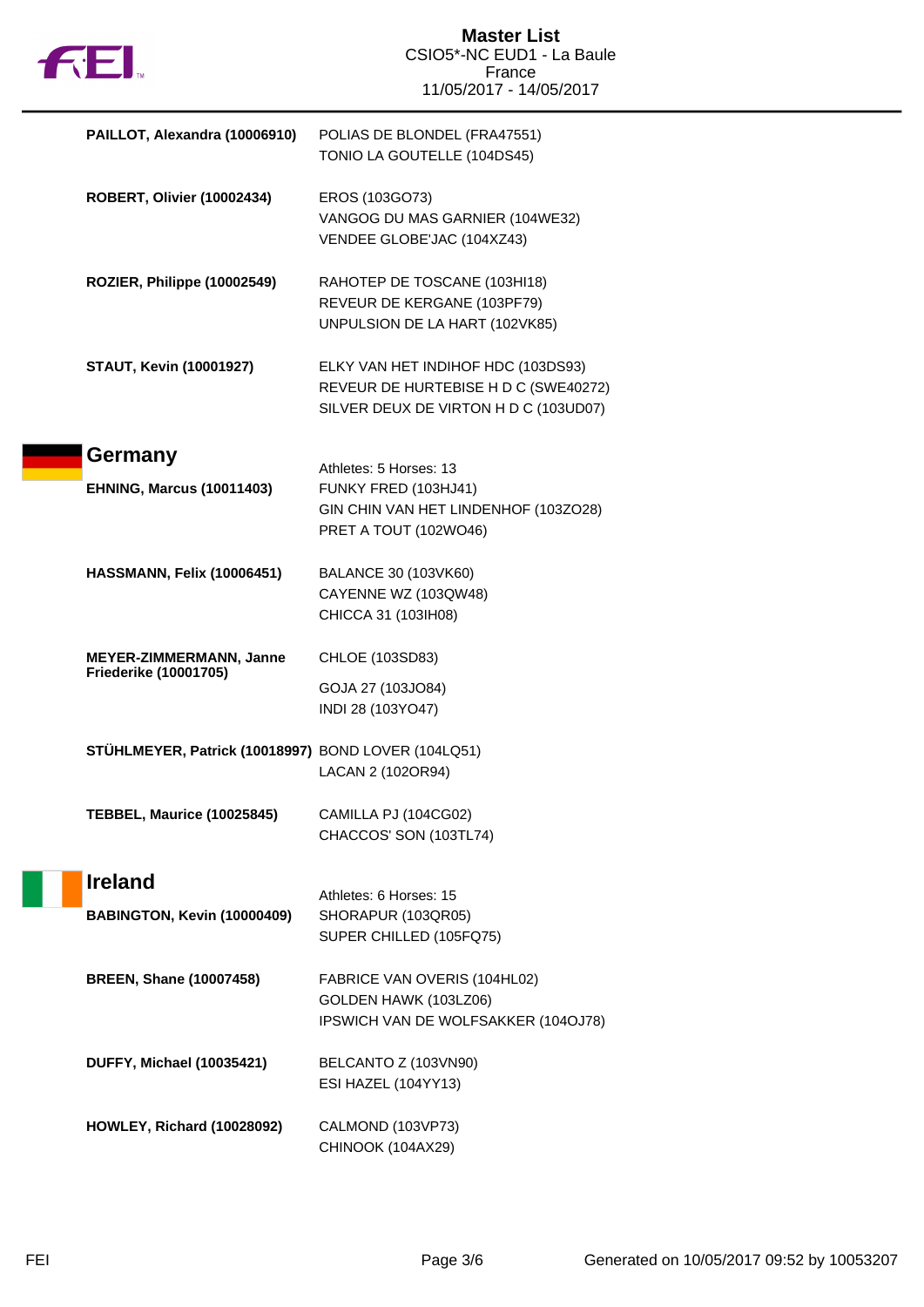| <b>LYNCH, Denis (10001106)</b>                                             | ALL STAR 5 (102UL65)<br>ECHO DE LAUBRY (102SD98)<br>RMF FATUM (103SW05)                       |
|----------------------------------------------------------------------------|-----------------------------------------------------------------------------------------------|
| <b>SWEETNAM, Shane (10016165)</b>                                          | CHAQUI Z (103JI82)<br>INDRA VAN DE OUDE HEIHOEF (104CL56)<br><b>MAIN ROAD (104OX90)</b>       |
| <b>Italy</b><br>GAUDIANO, Emanuele (10005736) CASPAR 232 (103IJ54)         | Athletes: 2 Horses: 5<br>JASPER P D'15 (104RN72)                                              |
| MONETA, Luca Maria (10002057)                                              | AMBRAMARIE DEL BEIRO (104PY86)<br>CHESS (103MM83)<br>NEPTUNE BRECOURT (FRA46335)              |
| Japan<br>POLLE, Karen (10041120)                                           | Athlete: 1 Horses: 3<br>KINO (104CS57)<br>LITTLE LORD 90 (103XB97)<br>WITH WINGS (NED42540)   |
| <b>Morocco</b><br>OUADDAR, Abdelkebir (10008056) CORDANO SITTE Z (102OA85) | Athlete: 1 Horses: 2<br>SAPHIR DU TALUS (104QZ62)                                             |
| <b>Netherlands</b><br>SCHUTTERT, Frank (10021399)                          | Athletes: 5 Horses: 14<br>BUGATTI V/D NORTSIDE (104AR72)<br>CHIANTI'S CHAMPION (105GM82)      |
| THIJSSEN, Sanne (10097112)                                                 | BULAVSCO (103UV42)<br><b>CELINE M Z (103WD95)</b><br>CON QUIDAM RB (103PY17)                  |
| VAN ASTEN, Leopold (10002006)                                              | VDL GROEP BEAUTY (104EV13)<br>VDL GROEP ELEXIA (104UJ13)<br>VDL GROEP ZIDANE N.O.P. (103GG67) |
| VAN DER SCHANS, Wout-Jan<br>(10000411)                                     | CAPETOWN (102UI85)<br>D' ANGELO (104GF00)<br>ELOMA'S BLUE SFN (104UV18)                       |
| <b>VAN DER VLEUTEN, Maikel</b><br>(10002094)                               | SALOMON (103ZF96)<br>VDL GROEP ARERA C (103OP44)<br>VDL GROEP QUATRO (103SM54)                |
| <b>New Zealand</b>                                                         | Athlete: 1 Horses: 2                                                                          |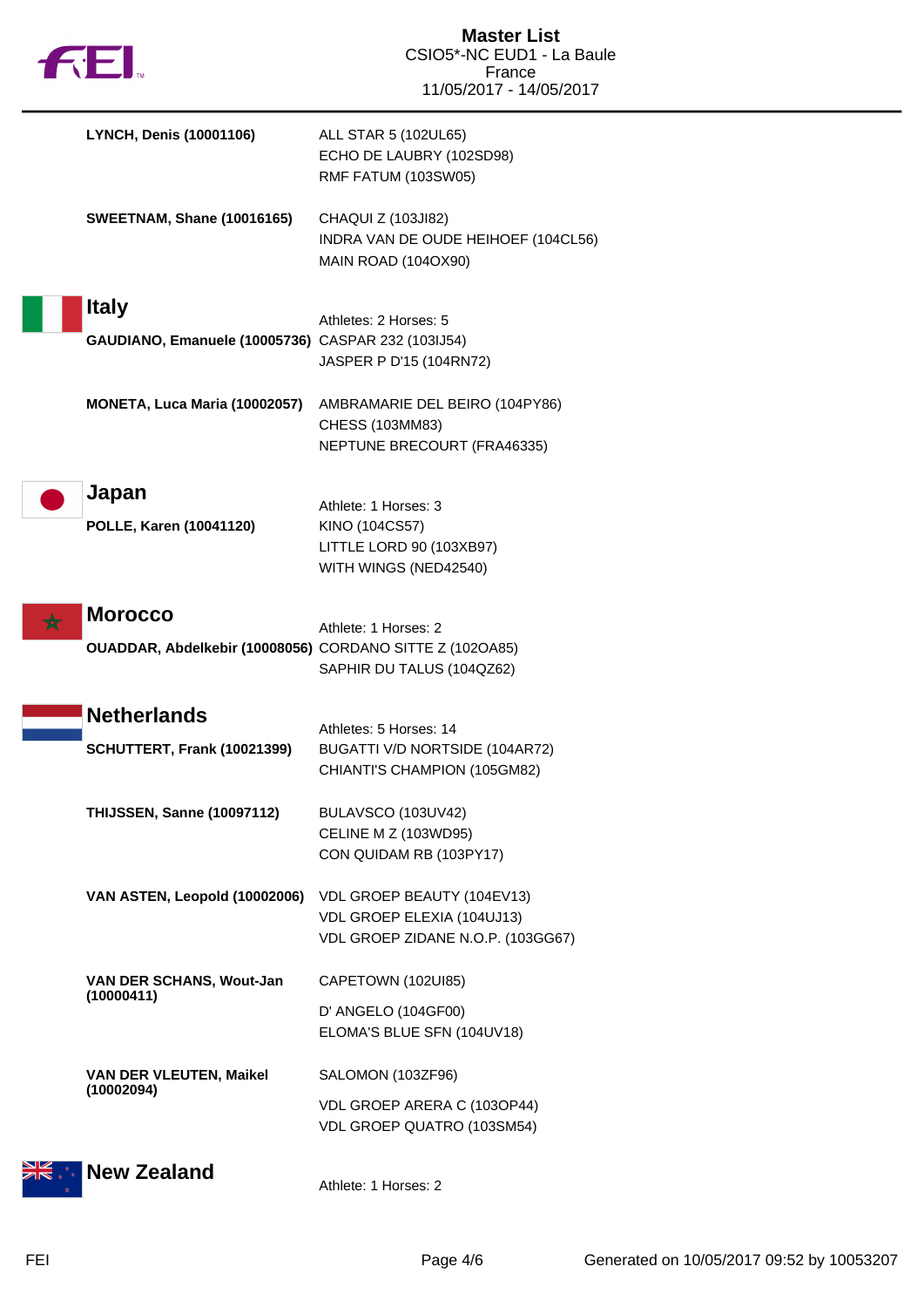

**MCINTOSH, Samantha (10011417)** CHECK IN 2 (102TY97) ESTINA (103GY92)

|  | <b>Spain</b>                                           | Athletes: 5 Horses: 12                                                     |
|--|--------------------------------------------------------|----------------------------------------------------------------------------|
|  | <b>ALVAREZ AZNAR, Eduardo</b>                          | RODIN LA GAFFELIERE (103IJ92)                                              |
|  | (10016414)                                             | ROKFELLER DE PLEVILLE BOIS MARGOT (103AU24)<br>UQUALIN DU SAULCY (104SN00) |
|  | <b>ALVAREZ MOYA, Sergio</b><br>(10007927)              | ARRAYAN (103FW92)                                                          |
|  |                                                        | IRON MAN 111 (103WF12)                                                     |
|  | <b>FERNANDEZ SARO, Manuel</b>                          | COREALL (103VQ99)                                                          |
|  | (10002108)                                             | SANTIAGO DE BLONDEL (103MV68)<br>U WATCH (1020077)                         |
|  | <b>MENENDEZ MIERES, Gerardo</b>                        | CASSINO DC (103PF83)                                                       |
|  | (10012125)                                             | COSTELLO DC (103ZQ08)                                                      |
|  | SERRANO SAEZ, Ivan (10001665) CINDERELLA MAN (104PT88) | SIOLISCO (103ZO97)                                                         |
|  | <b>Sweden</b>                                          | Athletes: 5 Horses: 13                                                     |
|  | <b>BARYARD-JOHNSSON, Malin</b>                         | H&M CUE CHANNA 42 (103IY32)                                                |
|  | (10000408)                                             | H&M SECOND CHANCE (104HB30)                                                |
|  | <b>EKBERG, Jonna (10019397)</b>                        | CASSINI BAY (104AI92)                                                      |
|  |                                                        | TENOR DU GUE (104FL35)                                                     |
|  | FREDRICSON, Peder (10002504)                           | H&M ALL IN (103RU78)                                                       |
|  |                                                        | H&M CHRISTIAN K (103XK27)<br>UNCLE BLUE (104QG28)                          |
|  | <b>VON ECKERMANN, Henrik</b>                           | CANTINERO (102XC13)                                                        |
|  | (10001601)                                             | CHACANNO (104GV71)                                                         |
|  |                                                        | COPPERPHILD (102OU19)                                                      |
|  | VON ESSEN, Angelie (10000724)                          | BYDALENS QAMAIEU DE MONTSEC (102XG31)                                      |
|  |                                                        | DANIEL (104GK58)<br>NEWTON ABBOT (104GK64)                                 |
|  | <b>Switzerland</b>                                     |                                                                            |
|  | DUGUET, Romain (10035031)                              | Athletes: 6 Horses: 12<br>SHERAZADE DU GEVAUDAN (103PI10)                  |
|  |                                                        | TWENTYTWO DES BICHES (103YL87)                                             |